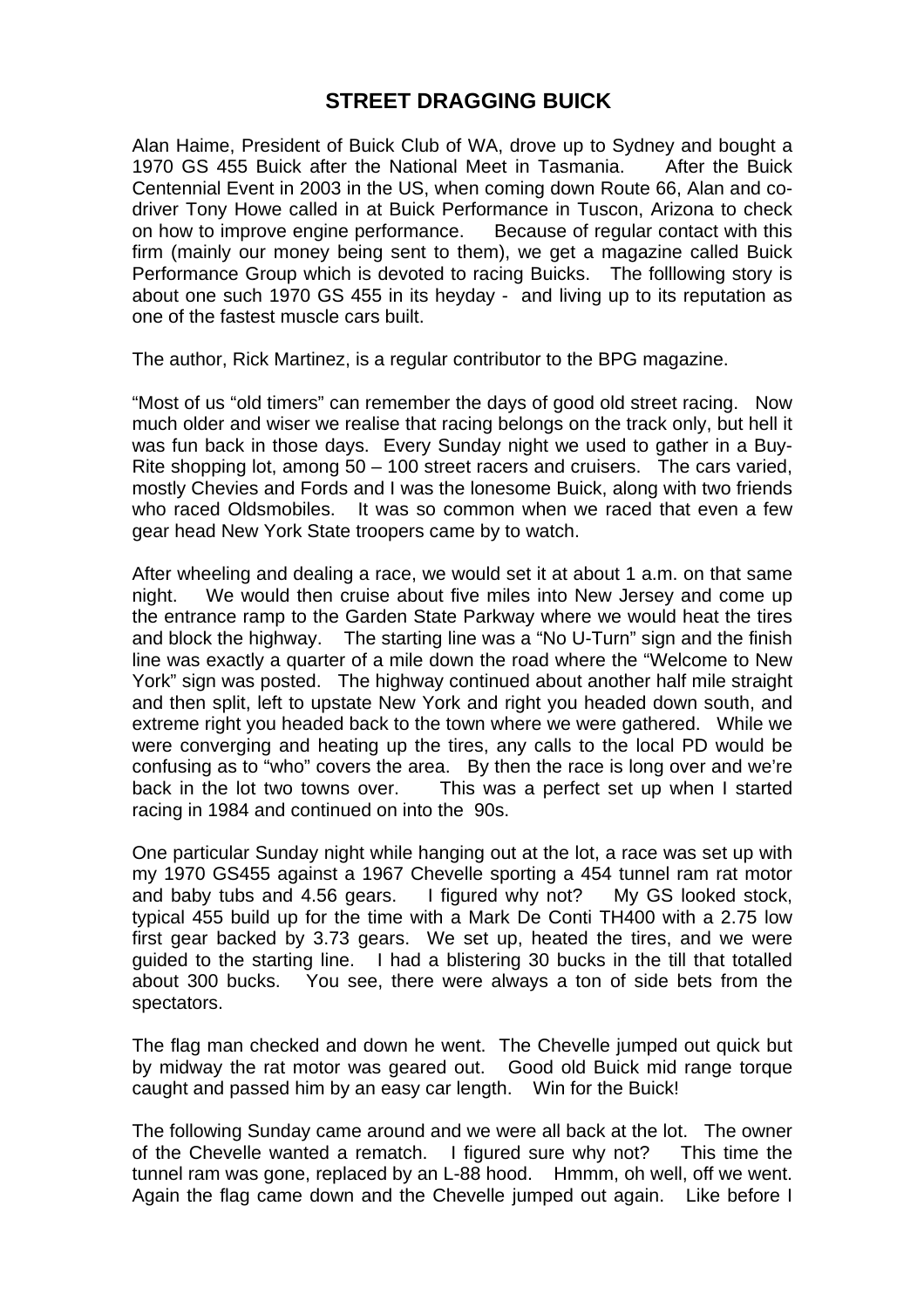passed him midway. Then all of a sudden the Chevelle was creeping by and beat me by a car length. What I later found out, he had pitched the tunnel ram in favour of a single four-barrel and nitrous oxide. The bum sprayed me. So back then , like that motto says "Race on Sunday, buy on Monday."

On Monday I bought a NOS Cheater kit and went back the following Sunday night. Unfortunately he caught wind that I had juiced my Buick. He declined to race again but that did start me on a wonderful trip on racing with the spray for the next six years or so until I kicked the habit.

In 1987 there was a cruise spot in Yonkers, New York at the Cross Country Shopping Mall. Every Friday night about 100 – 200 street rods would cruise in and park next door to a fast food joint that hired a live DJ to play tunes of the '50s and '60s. During the night people would walk around looking at the rows of glittering chrome or elect to cruise the boulevard in seach of some street light action.

One particular Friday night together with a bunch of my friends and some members from the North-East GS/GN club, we decided to bring our street machines to this local cruise spot. My intentions of doing any street racing that night were completely out, in fact I deliberately left my nitrous oxide bottle at home and only took \$20 for gas and food.



Parked in the lot waiting for some unsuspecting Chevy

We arrived about 9 pm, parked and walking around looking at the other street rods. It was at this time, unknown to me that one of my friends who owned a rat powered '67 Camaro was trying to set up a race with my GS Buick against a 350 Nova. He brought it to my attention after four or five guys started crawling under and around my GS. My first reaction was no, but let's see this Nova. Well this '72 Nova had a blown dual quad nitrous injected 350 engine with a